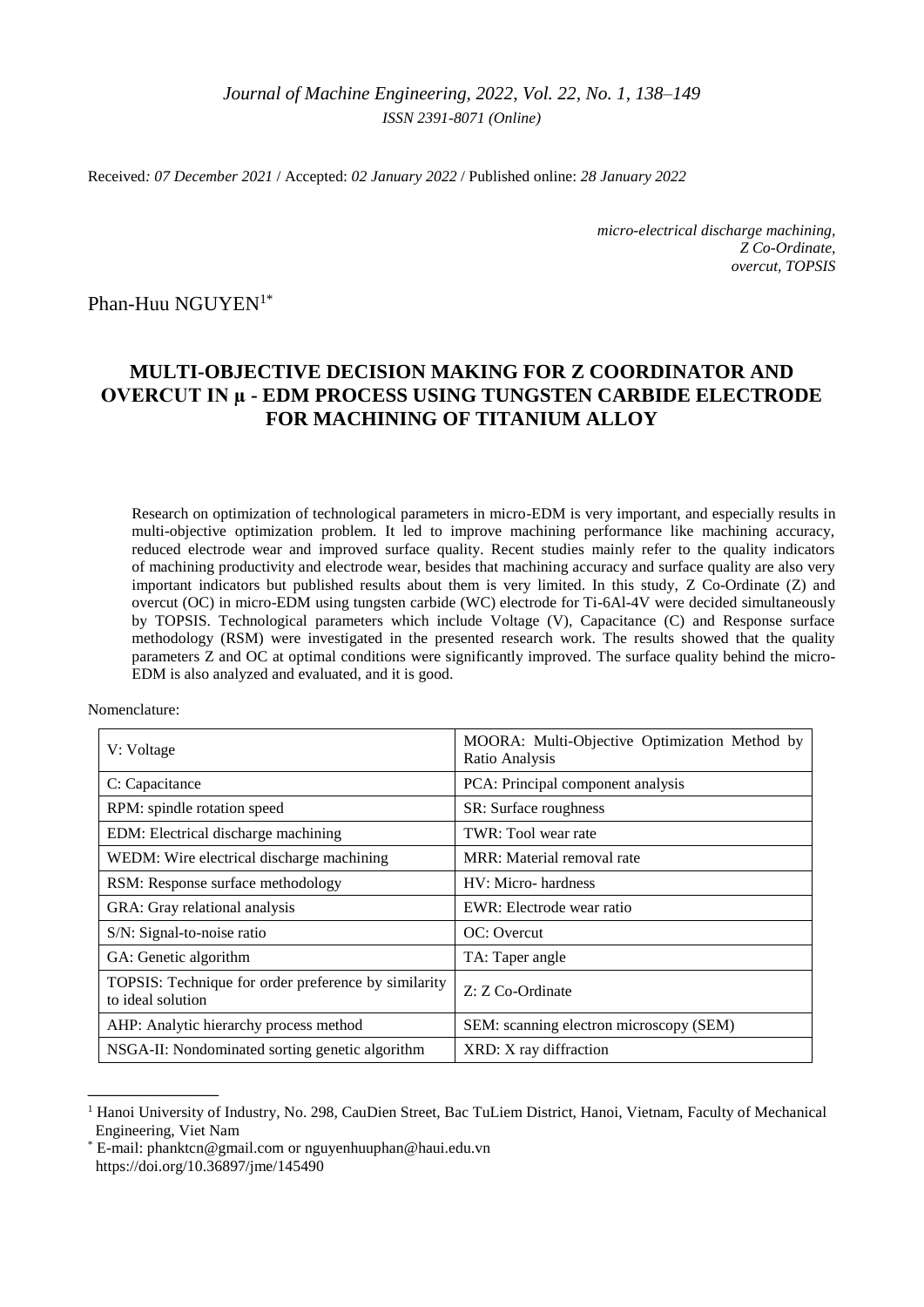## 1. INTRODUTION

The tool wear rate depends on properties of tool electrode (melting point, boiling point, thermal conductivity) and its highly influence the machining performance in the case of micro and macro EDM. Therefore, optimization of technological parameters in micro-EDM is very necessary, and this will lead to easier application of these electrodes in practice. Compared with the results of the single-objective optimization problem, the multiobjective problem will bring greater practical significance. Many methods have been used in this field, however the machining mechanism of micro-EDM is still not clearly understood. In addition, the number of technological parameters and the level of technological parameters is large, so choosing the right optimization techniques is extremely important. It will contribute to the improvement of the productivity and quality of the micro-EDM process, which leads to a reduction in the cost of the process.

The number of technical solutions used to optimize technological parameters in EDM and micro-EDM is quite large, and the optimal results of each different method are different. MRR, EWR and OC in micro-EDM were selected in multi-objective optimization using RSM [1]. The optimal results have high accuracy, the errors of MRR, EWR and OC are the largest by  $\pm 8\%$ ,  $\pm 4.21\%$  and  $\pm 6.3\%$ , respectively. The influence of technological parameters on each quality criterion has been shown. SR, TWR, MRR, OC, TA and Circularity in micro-EDM for Ni-Ti were decided simultaneously using MOGA-II [2]. The quality parameters have been significantly improved at optimal conditions, but this calculation technique is quite complicated. The accuracy of multi-objective optimization results in EDM for 316L steel using NSGA-II is good (max error = 10%) [3]. The surface analysis by SEM, EDX of the surface after EDM machining showed that the surface is a collection of craters, microcracks and adhesion particles. The RSM multi-objective optimization model of EDM for Ck45 steel has been determined [4]. The accuracy of this model is quite high, and the maximum deviation of the model is approximately 7.2%. However, using this solution leads to a large number of experiments, and this causes an increase in the cost of the study. The combined technique of RSM and Matlab was used to decide simultaneously MRR, SR and HV in WEDM [5]. This solution has high accuracy, but the computational technique is very complicated. Taguchi – GRA is used to solve multiobjective optimization problem in EDM [6]. The optimal result is determined by the ranking method, and the maximum error of the optimal result is equal to 8.88%. and the ranking method is also introduced in many research results using GRA [7–9]. The popularity of application optimization techniques in solving multi-objective problems in machining methods has been shown [10] as per GRA technique which is the most popular method. The complexity of Taguchi and the combination of Taguchi with other methods in solving multi-objective optimization problems in EDM have been introduced [11–13]. Taguchi – Utility Function Approach is a simple optimization technique, and it is applied to multiobjective decision in EDM for inconel 625 [14]. MRR and TWR have good results, however the weights of the quality indicators are determined experimentally, and thus the scope of the practical significance of the problem is reduced. Seven quality indicators in micro-EDM were simultaneously decided by the TOPSIS method [15]. The results show that TOPSIS is a simple and efficient computational technique. However, the weight value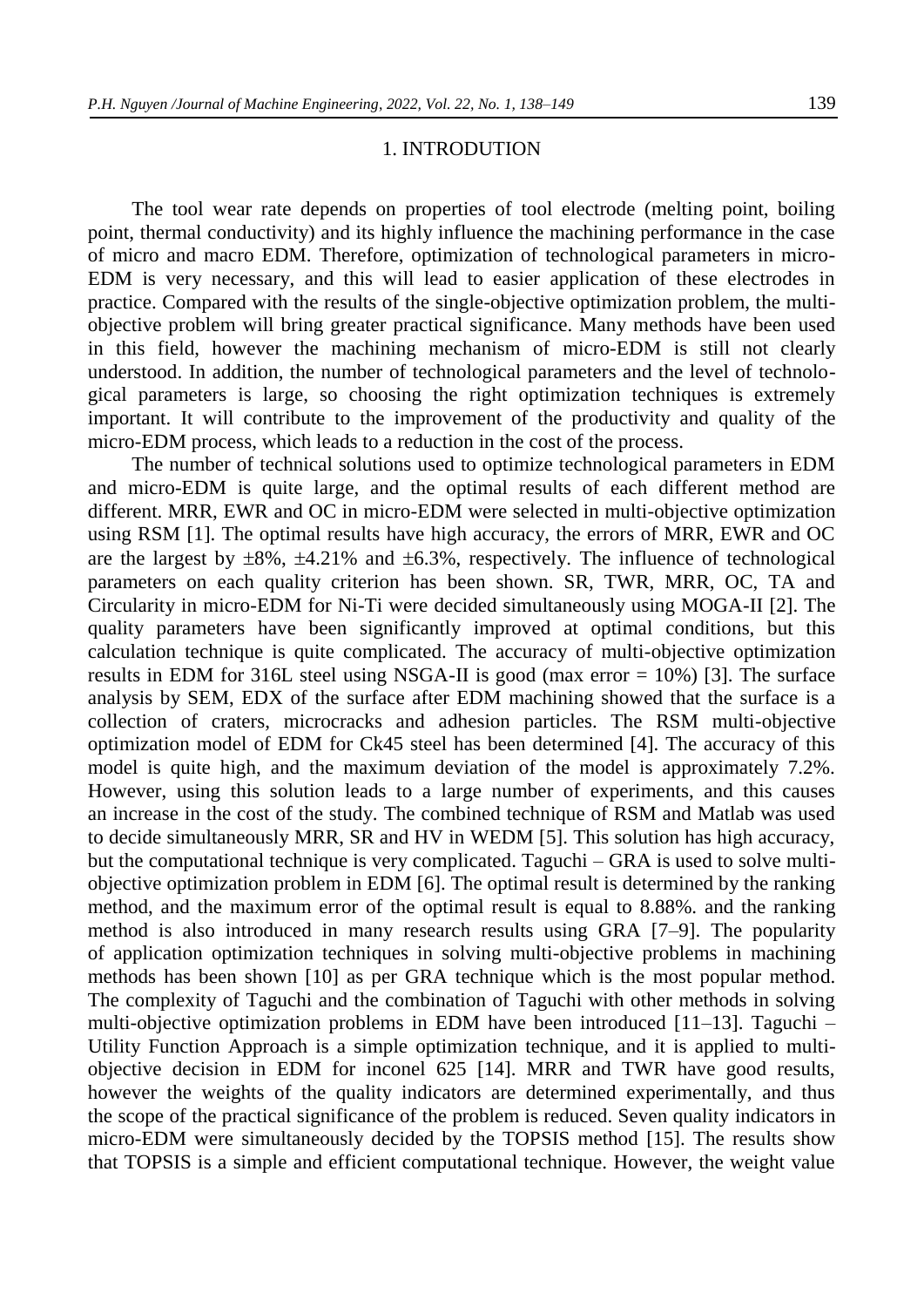is also determined experimentally, and the optimal value is determined by the index ranking method. By the above optimization technique, MRR, SR and TWR in EDM were decided simultaneously, and the optimal efficiency was improved  $\approx$ 14.2% [16] and the surface quality at optimal conditions has been significantly improved.

S/N analysis was used to find the value of the optimal parameter set in EDM using MOORA-PCA [17]. The results show that the quality indicators determined by this method can be improved higher than it is by the ranking method. Compared with Taguchi – PCA – Utility, the multi-objective optimization results in EDM by Taguchi – CRITIC – Utility are better [18] and the S/N analysis will give the optimal efficiency is better. The S/N analysis will provide better optimal efficiency. GA technique has been used for multi-objective optimization in EDM, and the obtained results are good [19]. However, the number of experiments is large, and the level of the technological parameters is constrained by the jump in the value of the survey level. And it can make it difficult to choose the level of technology parameters in EDM. The results of multi-objective optimization in EDM for inconel by Taguchi – Fuzzy are good [20]. However, the computational technique is very complex, and it makes it difficult to apply in practice. TOPSIS was used to simultaneously decide MRR, TWR, OC and TA in the micro-EDM for Ti-6Al-4V, and the results were significantly improved [21, 22]. The Fuzzy method used to determine the weights is very complex, and some important technological parameters in micro-EDM have not been explored such as RPM, C, etc. AHP-TOPSIS is a technically sound solution for multiobjective optimization in EDM for cobalt [23]. The results were compared with several other multi-objective optimization techniques, and TOPSIS was the most suitable solution. TOPSIS is a simple computational technique, and it is suitable for many fields of technology [24]. Compared to GRA, TOPSIS is the solution with higher optimal efficiency. Many optimal solutions have been proposed in EDM, but the number of studies in micro-EDM is small.

Existing literature review and concerned results, it has been shown that multi-target optimization research in micro-EDM is necessary. In this paper, the authors decided to simultaneously Z and OC in micro-EDM using Tungsten Carbide for Ti-6Al-4V using TOPSIS technique. The influence of technology parameters Voltage (V), Capacitance (C) and Spindle Rotation (RPM) on the quality parameters has been determined. The optimal result has been determined by S/N, and it is compared with the result using the ranking method. The machined surface quality at optimal conditions is also analyzed and evaluated by SEM images.

## 2. MATERIALS AND DESIGN METHOLOGYS

## 2.1. EXPERIMENTAL SETUP

The micro-EDM machine used in this study and its name is Hyper 10 Micro Electric Discharge Machining (Synergy nano systems). Tungsten Carbide (WC) was used as the micro electrode, and the size of the WC electrode diameter was 490 μm. The workpiece material was Ti-6Al-4V, and the elemental composition includes Ti (89.86%), Al (5.89%),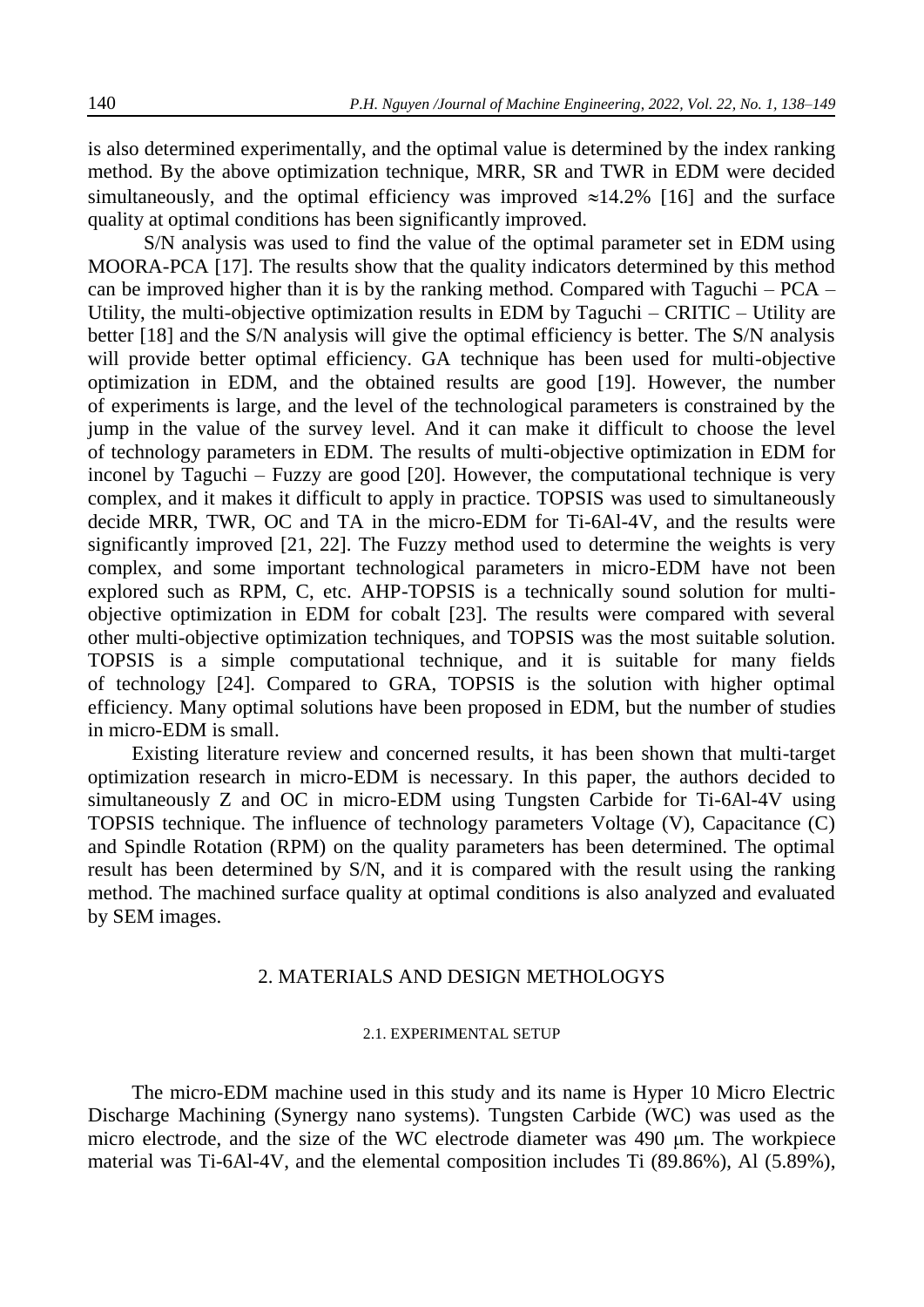V (3.93%), Fe (0.165%), O (0.128%), C (0.017%), N (0.005%) and H (0.002%). The dielectric fluid was EDM Oil, voltage (V), capacitance (C) and spindle rotation speed (RPM) were the investi-gated technology parameters, and the levels of the technology parameters are as shown in Table 1. Experimental design by Taguchi method was used in this study. Based on the number of technological parameters and their levels will determine the experimental matrix. Three input process parameters and three levels in the study, L9 orthogonal array was selected as the experimental matrix, Table 2. The experimental results of Z and OC are shown in Fig. 1 and Table 2. The process parameters are adjusted directly on the experimental machine (Hyper 10 Micro EDM). Z Co-Ordinate was reading shown by machine on screen related to depth of the electrode in the drilled hole cavity, and the OC is determined through the image analyzer.



Fig. 1. Experimental sample

| <b>Process Parameters</b> | Levels |                   |                  |  |  |  |
|---------------------------|--------|-------------------|------------------|--|--|--|
|                           |        |                   |                  |  |  |  |
| Voltage (V)               | 120    | 140               | 160              |  |  |  |
| Capacitance               | 100pF  | $1000 \text{ pF}$ | 10 <sub>nF</sub> |  |  |  |
| Spindle Rotation (RPM)    | 200    | 400               | 600              |  |  |  |

Table 1. Process parameters and their levels for final experiments

Table 2. Experimental Results with Carbide Tungsten Micro Electrode

| Expt.<br>No. |         | Process parameters | Response variables |      |           |  |
|--------------|---------|--------------------|--------------------|------|-----------|--|
|              | Voltage | Capacitance $(F)$  | <b>RPM</b>         | Ζ    | OC        |  |
|              | (V)     |                    |                    | (mm) | $(\mu m)$ |  |
|              | 120     | 100 pF             | 200                | 0.59 | 102.57    |  |
| 2            | 120     | $1000$ pF          | 400                | 1.16 | 83.94     |  |
| 3            | 120     | 10nF               | 600                | 1.15 | 92.66     |  |
| 4            | 140     | $100$ pF           | 400                | 0.71 | 99.45     |  |
| 5            | 140     | 1000 pF            | 600                | 0.9  | 90.02     |  |
| 6            | 140     | 10nF               | 200                | 1.31 | 80.55     |  |
| 7            | 160     | 100 pF             | 600                | 0.62 | 96.58     |  |
| 8            | 160     | 1000 pF            | 200                | 1.17 | 90.68     |  |
| 9            | 160     | $10$ nF            | 400                | 1.84 | 93.59     |  |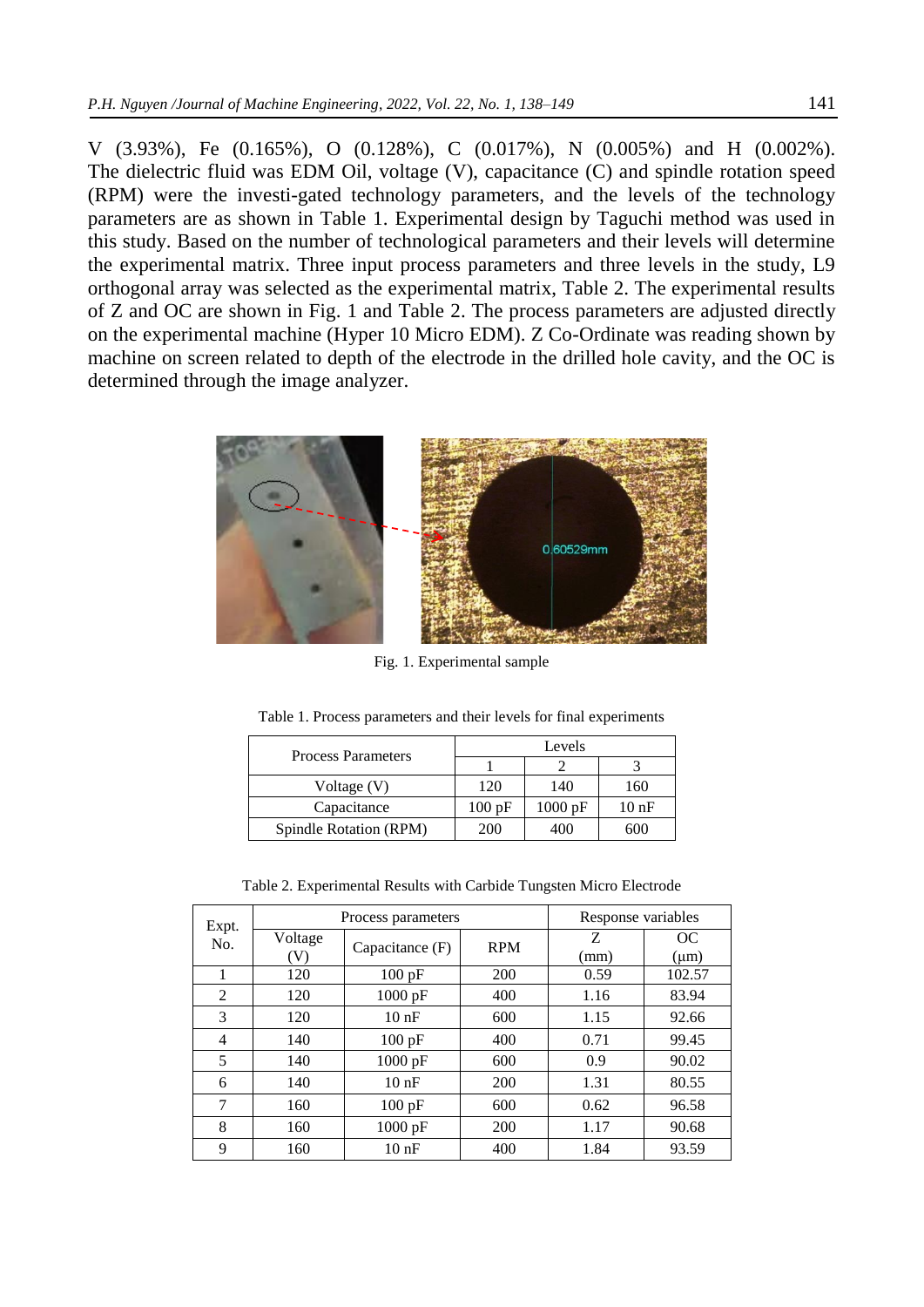#### 2.2. METHODOLOGY

In µ-EDM, the work to repair the defects of the product after machining by this method is very difficult and its cost is very expensive. And the surfaces after  $\mu$ -EDM will often be used in practice without going through finishing. Therefore, Optimization of technological parameters in µ-EDM is very necessary, and especially for multi-objective decisions in this field [25]. Many multi-objective decision techniques have been used in this field, however the TOPSIS method is very commonly used in EDM and µ-EDM. In this study, Taguchi, AHP and TOPSIS techniques are combined to solve the problem, and the multi-objective decision by TOPSIS is made according to the diagram in Fig. 2 [26].



Fig. 2. Diagram of multi-criteria decision making using Taguchi – AHP- TOPSIS [27]

The Analytic Hierarchy Process (AHP) is a commonly used method to calculate the value of weights in multi-objective optimization problems. Because the calculation process by this method is quite simple, concise and its results have suitable practical significance. *S/N* ratio analysis was performed according to (1), (2) and (3):

*Smaller is better: S/N = –10 Log<sup>10</sup> [S]*

$$
S = \frac{y_1^2 + y_2^2 + \dots + y_n^2}{n}
$$
 (1)

- S The average squares of the measured values.
- $y_i$  Value received by experiment ( $i = 1 \div n$ ).
- n The number of experiments.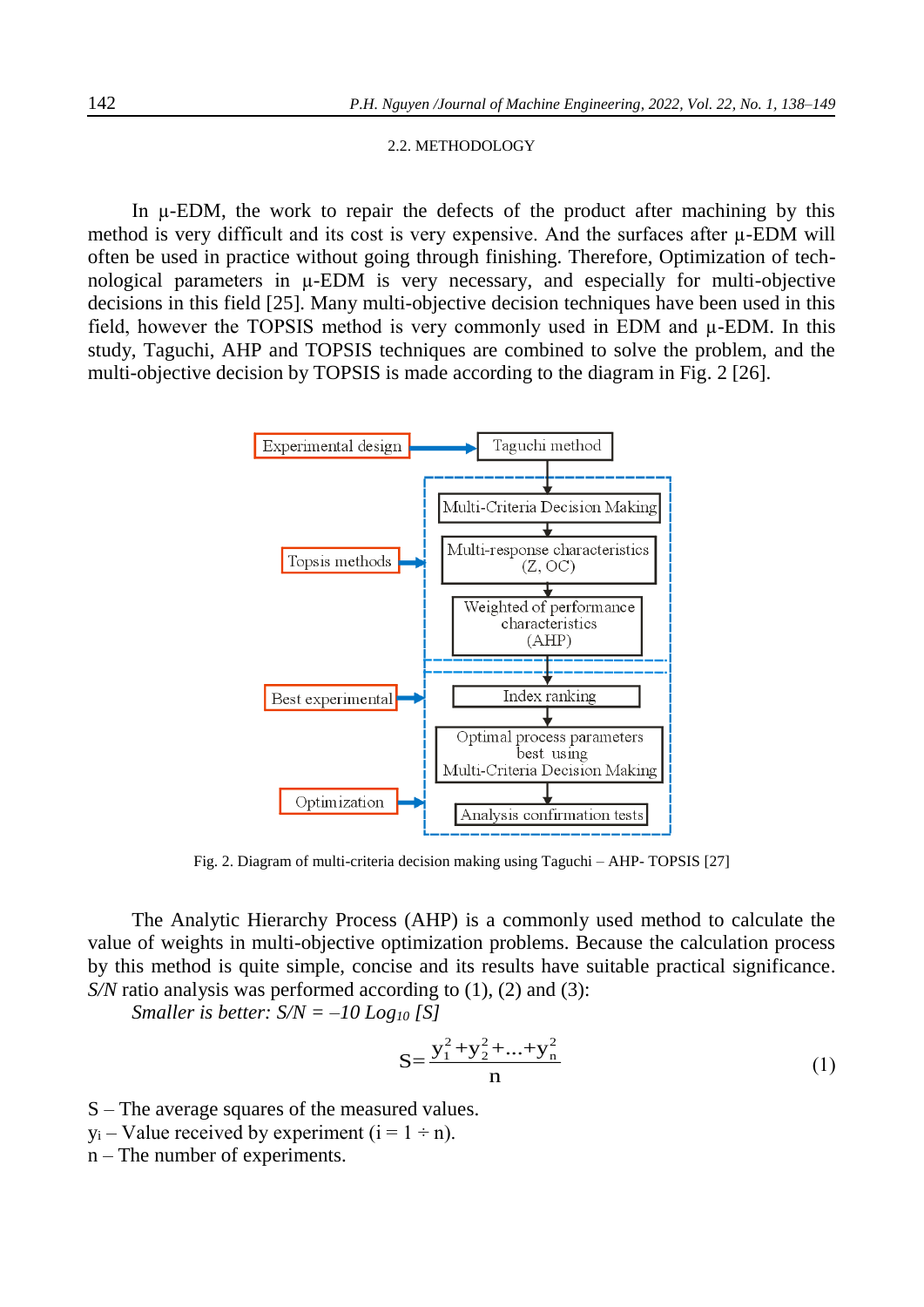*Larger is better: S/N = –10 Log<sup>10</sup> [L]*

$$
L = \frac{\frac{1}{y_1^2} + \frac{1}{y_2^2} + \dots + \frac{1}{y_n^2}}{n}
$$
 (2)

L – The average squared inverse of the measured values. *Nominal value is the best: S/N = –10 Log<sup>10</sup> [N]*

$$
N = \frac{(y_1 - m)^2 + (y_2 - m)^2 + \dots + (y_n - m)^2}{n}
$$
 (3)

 $m$  – value targets.

## 3. RESULTS AND DISCUSSION

#### 3.1. EFFECT OF PROCESS PARAMETERS ON Z AND OC

**Effect of process parameters on Z:** The influence of the process parameters on Z is shown in Fig. 3. The results showed that the increase of  $V = 120$  V to 140 V led to a negligible increase in Z, and the increase in Z is 0.6% (Fig. 3a). This is because the pulse energy is not significantly changed in this range of V. However,  $V = 140$  V – 160 V, it resulted in Z being increased quite strongly, and the increase in Z is 24.3%. This may be due to the fact that the spark energy and the size of the discharge gap are significantly increased. This has led to an increase in the amount of material of the workpiece being melted and evaporated. Chips are moved out of the discharge gap more easily, and the machining process is more stable. The change in C will affect the energy and discharge frequency of the sparks in the micro-EDM. So  $C = 100pF - 10nF$ , it led to a very strong increase in Z, and the increase in Z is 123.95% (Fig. 3b).



The reason could be that the increase of C led to an increase in the spark energy and the number of sparks in one pulse. RPM is an important technological parameter in micro-EDM, because a change in RPM has a direct effect on the removal of chip particles from the gap between the electrode and the workpiece. And it will affect the stability of the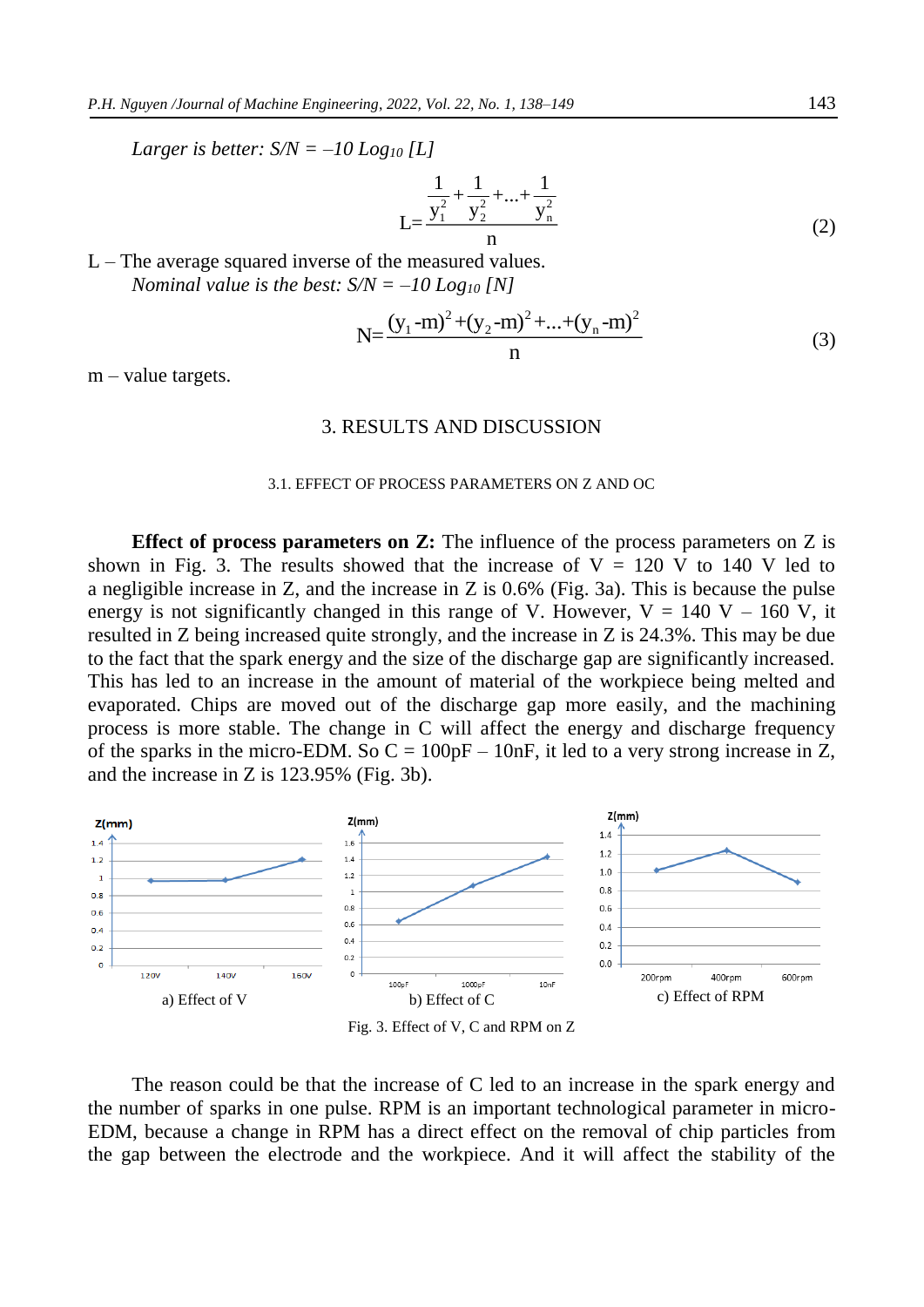machining process. Compared to Z at RPM = 400 rpm, Z at RPM = 200 rpm and RPM = 600 rpm have been significantly reduced, the reduction of Z by 17.25% and 38.95%, respectively (Fig. 3c). The reason may be that the value of RPM is small, it will lead to the ejection effect of the dielectric solution and the chip leaving the discharge gap is negligible. On the other hand, the RPM is too large, it also leads to the chip particles moving around in the discharge gap. This causes the stability of the machining process to be reduced and arcing and short circuits will occur more often.

**Effect of process parameters on OC:** The value of OC will affect the machining accuracy in the micro-EDM, and an increase of the OC will lead to a decrease in the machining accuracy. The increase of V, C and RPM, which led to a significant increase in the value of OC (Fig. 4). Compared to  $V = 120$  V, the OCs at  $V = 140$  V and 160 V are increased by 2.42%, 8.44%, respectively (Fig. 4a). The cause may be due to the increase of pulse energy as V is increased. The effect of C is similar to that of V. Compared to  $C =$ 100 pF, the OC at  $C = 1000$  pF is increased by 4.04%, it is by 8.28% at  $C = 10$  nF (Fig. 4b). Because the electrical energy during charging and discharging is greatly improved, the amount of workpiece material to be melted and evaporated is increased accordingly. The increase of RPM, it has led to OC is increased accordingly, and OC is the largest at  $RPM = 600$  rpm and it is the smallest at  $RPM = 200$  rpm (Fig. 4c). The reason could be that the RPM was too high which led to the fault discharge bridge formed by the chip particles, and it led to the increase in the value of OC. And the small RPM will result in reduced machining efficiency due to the influence of the dielectric solution and the chip particles existing in the discharge gap. Compared to RPM =200 rpm, the OC at 400 rpm and 600 rpm is increased by 1.04% and 1.49%, respectively.



Fig. 4. Effect of V, C and RPM on OC

#### 3.2. MULTI OBJECTIVE OPTIMIZATION USING TOPSIS

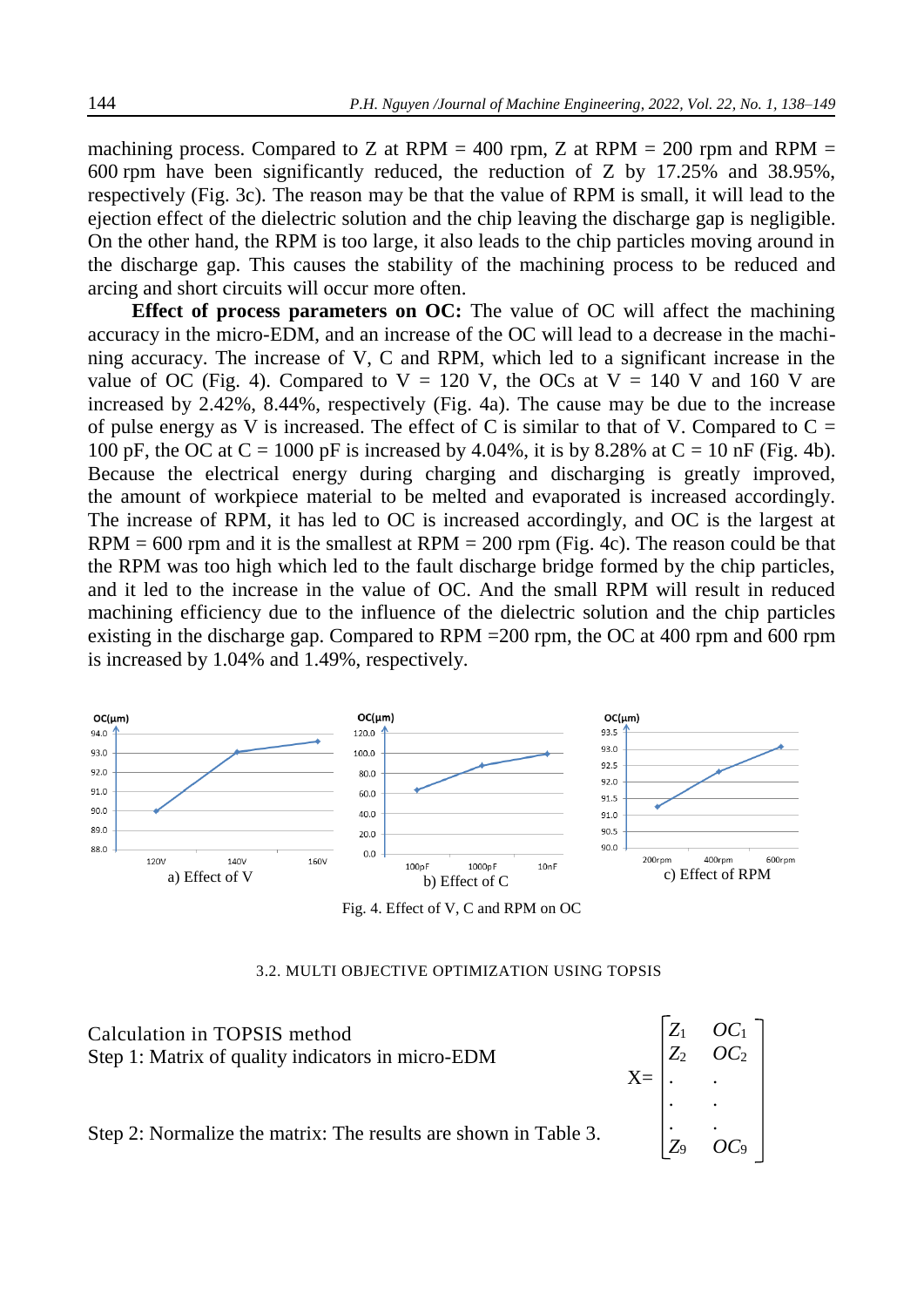Step 3: Weight of quality indicators by AHP: The weighted value of the quality criteria will determine the practical significance of the optimal result. Compared to OC, Z in micro-EDM is preferred. The values of the weights of Z and OC as  $W_{Z} = 0.673$  and  $W_{OC} = 0.327$ , respectively. Assign weights to the quality indicator matrix, and the results are shown in Table 5.

| Exp.           | Voltage | Capacitance       | <b>RPM</b> | Vector normalization |          |  |  |
|----------------|---------|-------------------|------------|----------------------|----------|--|--|
| N <sub>0</sub> | (V)     |                   |            | $X_{7}$              | $X_{OC}$ |  |  |
| 1              | 120     | 100pF             | 200        | 0.1764               | 0.3698   |  |  |
| 2              | 120     | $1000$ pF         | 400        | 0.3468               | 0.3026   |  |  |
| 3              | 120     | 10nF              | 600        | 0.3439               | 0.3340   |  |  |
| 4              | 140     | 100 pF            | 400        | 0.2123               | 0.3585   |  |  |
| 5              | 140     | $1000$ pF         | 600        | 0.2691               | 0.3245   |  |  |
| 6              | 140     | 10nF              | 200        | 0.3917               | 0.2904   |  |  |
| 7              | 160     | 100pF             | 600        | 0.1854               | 0.3482   |  |  |
| 8              | 160     | $1000 \text{ pF}$ | 200        | 0.3498               | 0.3269   |  |  |
| 9              | 160     | 10 <sub>nF</sub>  | 400        | 0.5502               | 0.3374   |  |  |

Table 3. Normalized data

|          | Step 4: Determine the best solution $(A^+)$ and the worst solution $(A^-)$ : Values are shown in |  |  |  |  |  |  |  |
|----------|--------------------------------------------------------------------------------------------------|--|--|--|--|--|--|--|
| Table 4. |                                                                                                  |  |  |  |  |  |  |  |

Table 4. Positive ideal solution and negative ideal solution

| <b>Characteristics</b><br>Criteria |       | OC    |
|------------------------------------|-------|-------|
| A+                                 | 0.370 | 0.095 |
|                                    | 0.119 | 0.121 |

Step 5: Determine  $S_i^+$  and  $S_i^-$ : These results in Table 5.

Table 5. TOPSIS values using vector normalization and S/N ratio values

| Exp.<br>N <sub>0</sub> | Уz    | y oc  | $y^{\dagger}z$ | $y^{\dagger}$ oc | Уz    | $y^{\dagger}$ OC | $S_i^+$ | $S_i$  | $C_i^*$ | Ranking        | $S/N$ ratio |
|------------------------|-------|-------|----------------|------------------|-------|------------------|---------|--------|---------|----------------|-------------|
|                        | 0.119 | 0.121 | $-0.252$       | 0.026            | 0.000 | 0.000            | 0.2530  | 0.0000 | 0.000   | 9              | $-21.8303$  |
| 2                      | 0.234 | 0.099 | $-0.137$       | 0.004            | 0.115 | 0.022            | 0.1370  | 0.1168 | 0.460   | 4              | $-6.6137$   |
| 3                      | 0.232 | 0.109 | $-0.139$       | 0.014            | 0.113 | 0.012            | 0.1397  | 0.1133 | 0.448   | 5              | $-6.8780$   |
| $\overline{4}$         | 0.143 | 0.117 | $-0.228$       | 0.022            | 0.024 | 0.004            | 0.2286  | 0.0244 | 0.097   |                | $-16.4205$  |
| 5                      | 0.181 | 0.106 | $-0.189$       | 0.011            | 0.062 | 0.015            | 0.1896  | 0.0641 | 0.253   | 6              | $-12.0412$  |
| 6                      | 0.264 | 0.095 | $-0.107$       | 0.000            | 0.145 | 0.026            | 0.1067  | 0.1473 | 0.580   | $\overline{2}$ | $-4.7314$   |
| 7                      | 0.125 | 0.114 | $-0.246$       | 0.019            | 0.006 | 0.007            | 0.2464  | 0.0093 | 0.036   | 8              | $-19.2515$  |
| 8                      | 0.236 | 0.107 | $-0.135$       | 0.012            | 0.117 | 0.014            | 0.1354  | 0.1176 | 0.465   | 3              | $-6.6137$   |
| 9                      | 0.370 | 0.110 | 0.000          | 0.015            | 0.252 | 0.011            | 0.0154  | 0.2519 | 0.942   |                | $-1.1499$   |

Step 6: Determine the ideal solution  $(C^*)$ . These results in Table 5.  $C^*$  as the largest will correspond to the most ideal solution.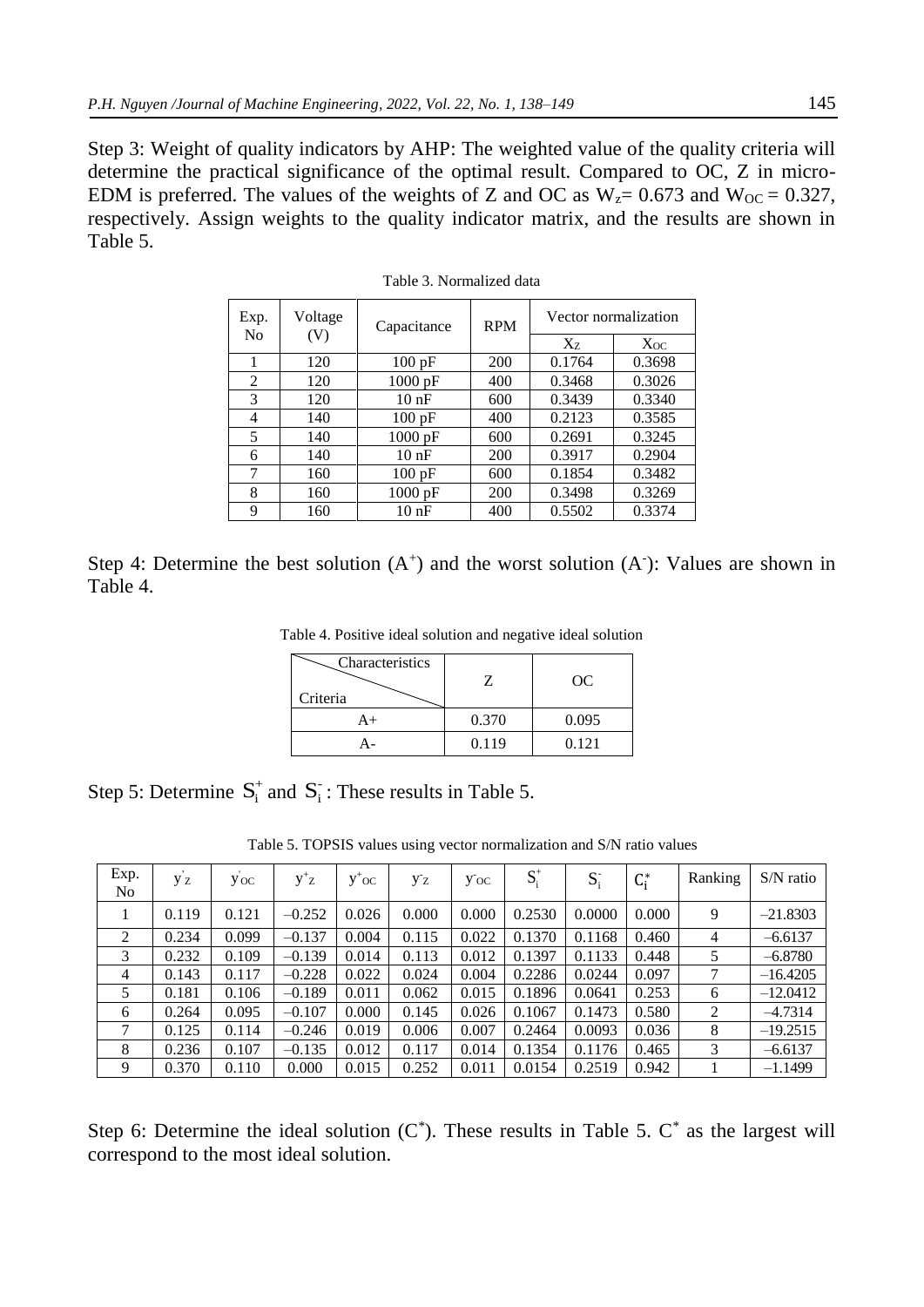Step 7: Ranking and selecting the best solution, Table 5. The best solution is the one with a ranking of 1<sup>st</sup>.

**\***The best experiment**:** The analysis results show that ranking of C\* at Exp.09 is ranked 1<sup>st</sup>, and parameter process are  $V = 160$  V,  $C = 10$  nF and RPM = 400 rpm. Values of the quality criterias at this condition include  $Z = 1.84$  mm and OC = 93.94 µm.

## 3.3. SURFACE QUALITY ANALYSIS

The quality of the machined surface is a very important factor in  $\mu$ -EDM, because its results will directly affect the workability of the product after processing. Experimental results in the µ-EDM using WC electrode at dark conditions were compared with the results of the first experiment. Figure 5 has shown that the number of particles adhering to the machined surface at optimal conditions is less than that of Exp.01. The reason may be that the chip escape process at optimal conditions is better. This result will contribute to improving the roughness of the machined surface [28]. Compared with the results at Exp.01, the size and number of microcracks appearing on the machined surface at optimal conditions are smaller, Figure 6. It will contribute to improving the durability of the workpiece surface after  $\mu$ -EDM. The number of particles adhering to the machined surface on the machined surface is also less, and The smoothness of the machined surface is significantly improved (Fig. 5). These results showed that the surface quality at optimal conditions in µ-EDM was also significantly improved. This has contributed to increasing the practical significance of the optimal results [29].



 $(V=120V, C=100pF, RPM=200rpm)$  b) Optimal process

Fig. 5. SEM of micro- hole in µ-EDM at optimization process

Compared with the EDX results of the workpiece shown in Figs.7 and 8, the EDX results of the machined surface after micro-EDM showed that the percentage of Ti and Al is significantly reduced, V is not present on the machined surface layer, and instead the appearance of C and O elements on the machined surface. However, we did not find the appearance of W on the machined surface, and this indicates that the wear of the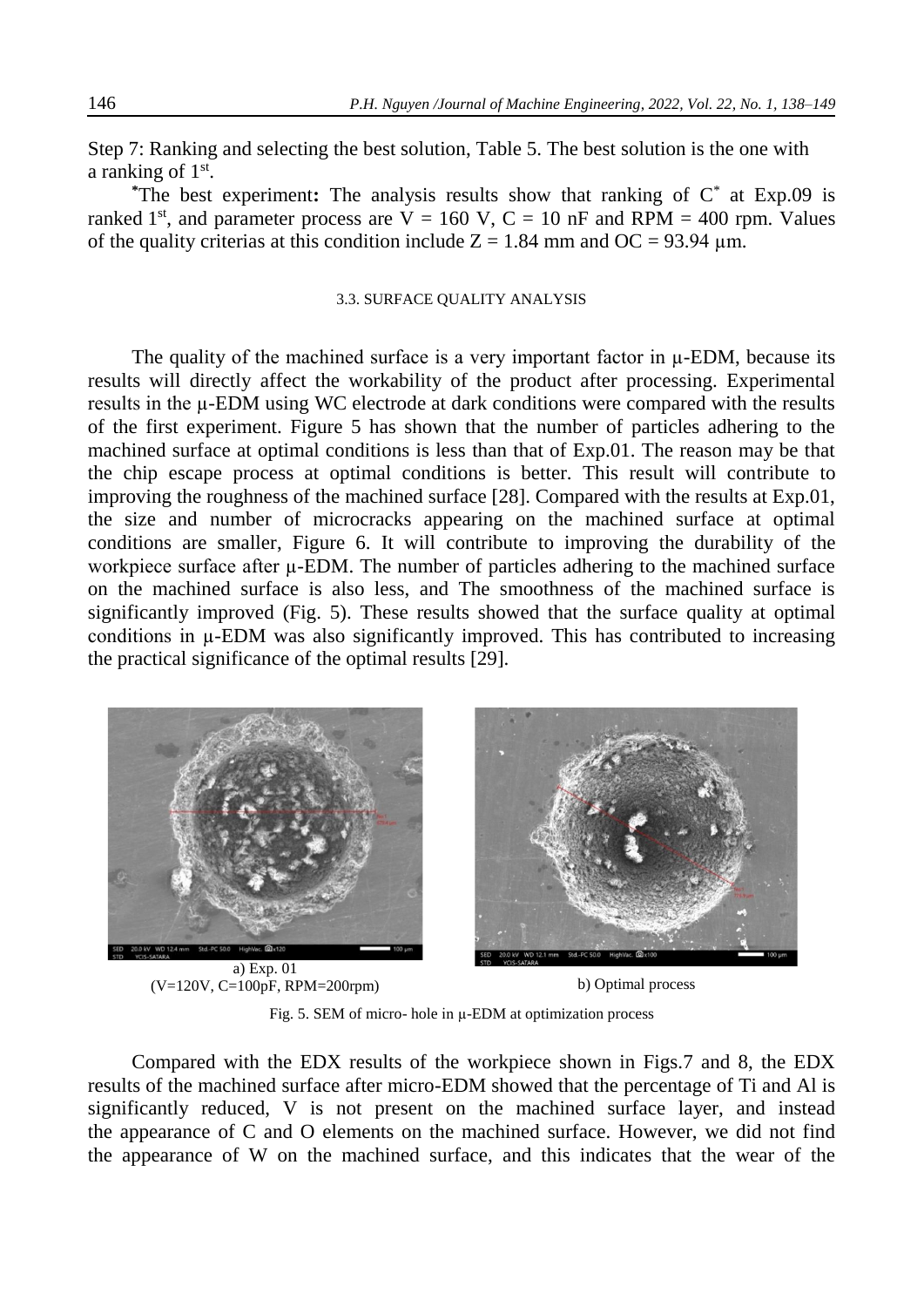electrode is very small. The percentage of C and O present in the machined surface layer is very large, which can be attributed to the C generated by the cracking of the oil dielectric solution and a very small part from the WC electrode, and %O is produced by O as impurities in the WC electrode material [25] and air bubbles exist in the discharge gap. The cause of the reduction of V, Ti and Al on the machined surface layer can be because C and O have replaced the positions of these elements in the machined surface layer. Changes in the elemental composition of the surface layer can change the workability of the machined surface layer.



a) Exp. 01  $(V=120V, C=100pF, RPM=200rpm)$  b) Optimal process







Figure 7. SEM- EDX of Ti-6Al-4V workpiece



Fig. 8. SEM- EDX of machined surface after micro-EDM with WC electrode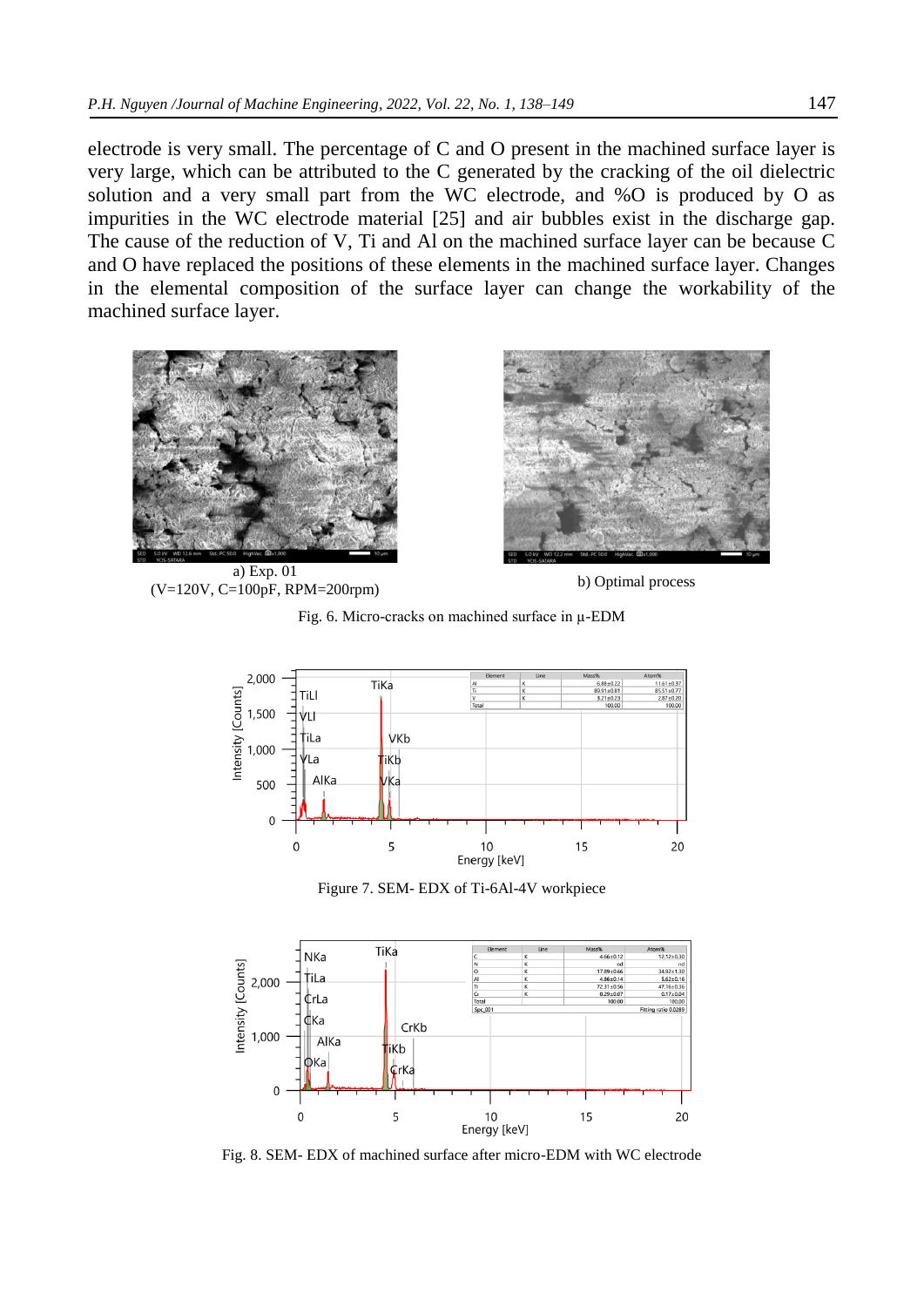## 4. CONCLUSIONS

The study decided to multi-target in micro-EDM using Tungsten Carbide (WC) for Ti-6Al-4V. The results of the study helped us to draw the following conclusions:

Voltage (V), capacitance (C) and electrode rotation speed (RPM) had a significant influence on machining productivity and machining accuracy, and the increase of the parameters has led to an increase in Z and OC. The influence of technology parameters on OC is stronger than it's influence on Z. C and RPM is stronger than it's effect on V.

The ranking optimization results have been shown that  $9<sup>th</sup>$  Exp. in the experiment matrix is the best. The optimal set of technological parameters includes  $V = 160$  V, C = 10 nF and RPM = 400 rpm, and the values of the quality indicators include  $Z = 1.84$  mm and OC =  $93.94 \mu$ m.

Machined surface after micro-EDM at optimal conditions have been significantly improved. However, the changes in the elemental composition of the surface layer have led to changes in the physico-chemical properties of this layer, and it is necessary to have studies on its workability such as abrasion, corrosion, mechanical strength, etc.

TOPSIS combined with Taguchi has created a multi-objective optimization solution, its calculation method is simple, and the implementation steps are concise. Therefore, it can be an effective solution in multi-objective decision in micro-EDM, and it can also be suitable for many other machining technologies. Even so, it is necessary to compare the results of this method with the results of some other new and modern solutions.

#### REFERENCES

- [1] RAMASWAMY A., PERUMAL A.V., 2020, *Multi-Objective Optimization of Drilling EDM Process Parameters of LM13 Al Alloy–10ZrB2–5TiC Hybrid Composite Using RSM*, J. Braz. Soc. Mech. Sci. Eng., 42, 432, <https://doi.org/10.1007/s40430-020-02518-9>
- [2] ABIDI M.H., AL-AHMARIA A.M., UMER U., RASHEED M.S., 2018, *Multi-Objective Optimization of Micro-Electrical Discharge Machining of Nickel-Titanium-Based Shape Memory Alloy Using MOGA-II*, Measurement, 125, 336–349.
- [3] AL-AMIN M., ABDUL-RANI A.M., AHMED R., RAO T.V.V.L.N., 2021, *Multiple-Objective Optimization of Hydroxyapatite-Added EDM Technique for Processing of 316L-Steel,* Materials and Manufacturing Processes, 36/10, 1134–1145, https://doi.org/10.1080/10426914.2021.1885715.
- [4] EL-TAWEEL T.A., 2009, *Multi-Response Optimization of EDM with Al–Cu–Si–TiC P/M Composite Electrode*, Int. J. Adv. Manuf. Technol., 44, 100–113, [https://doi.org/10.1007/s00170-008-1825-6.](https://doi.org/10.1007/s00170-008-1825-6)
- [5] CHAUDHARI R., VORA J.J., MANI PRABU S.S., et al., 2019, *Multi-Response Optimization of WEDM Process Parameters for Machining of Superelastic Nitinol Shape-Memory Alloy Using a Heat-Transfer Search Algorithm*, Materials, 12/8, 1277, [https://doi.org/10.3390/ma12081277.](https://doi.org/10.3390/ma12081277)
- [6] KHANNA R., KUMAR A., GARG M.P., et al. 2015, *Multiple Performance Characteristics Optimization for Al 7075 on Electric Discharge Drilling by Taguchi Grey Relational Theory*, J. Ind. Eng. Int. 11, 459–472, https:// doi.org/10.1007/s40092-015-0112-z.
- [7] PAYAL H., MAHESHWARI S., BHARTI P.S., et al. 2019, *Multi-Objective Optimisation of Electrical Discharge Machining for Inconel 825 Using Taguchi-Fuzzy Approach*, Int. J. inf. tecnol., 11, 97–105, [https://doi.org/10.1007/](https://doi.org/10.1007/%20s41870-018-0102-7)  [s41870-018-0102-7.](https://doi.org/10.1007/%20s41870-018-0102-7)
- [8] PRAGADISH N., PRADEEP KUMAR M., 2016, *Optimization of Dry EDM Process Parameters Using Grey Relational Analysis*, Arab. J. Sci. Eng., 41, 4383–4390, [https://doi.org/10.1007/s13369-016-2130-6.](https://doi.org/10.1007/s13369-016-2130-6)
- [9] TIEN L.B., HUU P.N, CUONG N., DUC T.N., 2018, *Characteristics optimization of powder mixed electric discharge machining using titanium powder for die steel materials*, Proceedings of the Institution of Mechanical Engineers, Part E: Journal of Process Mechanical Engineering, 232/3, 281-298.